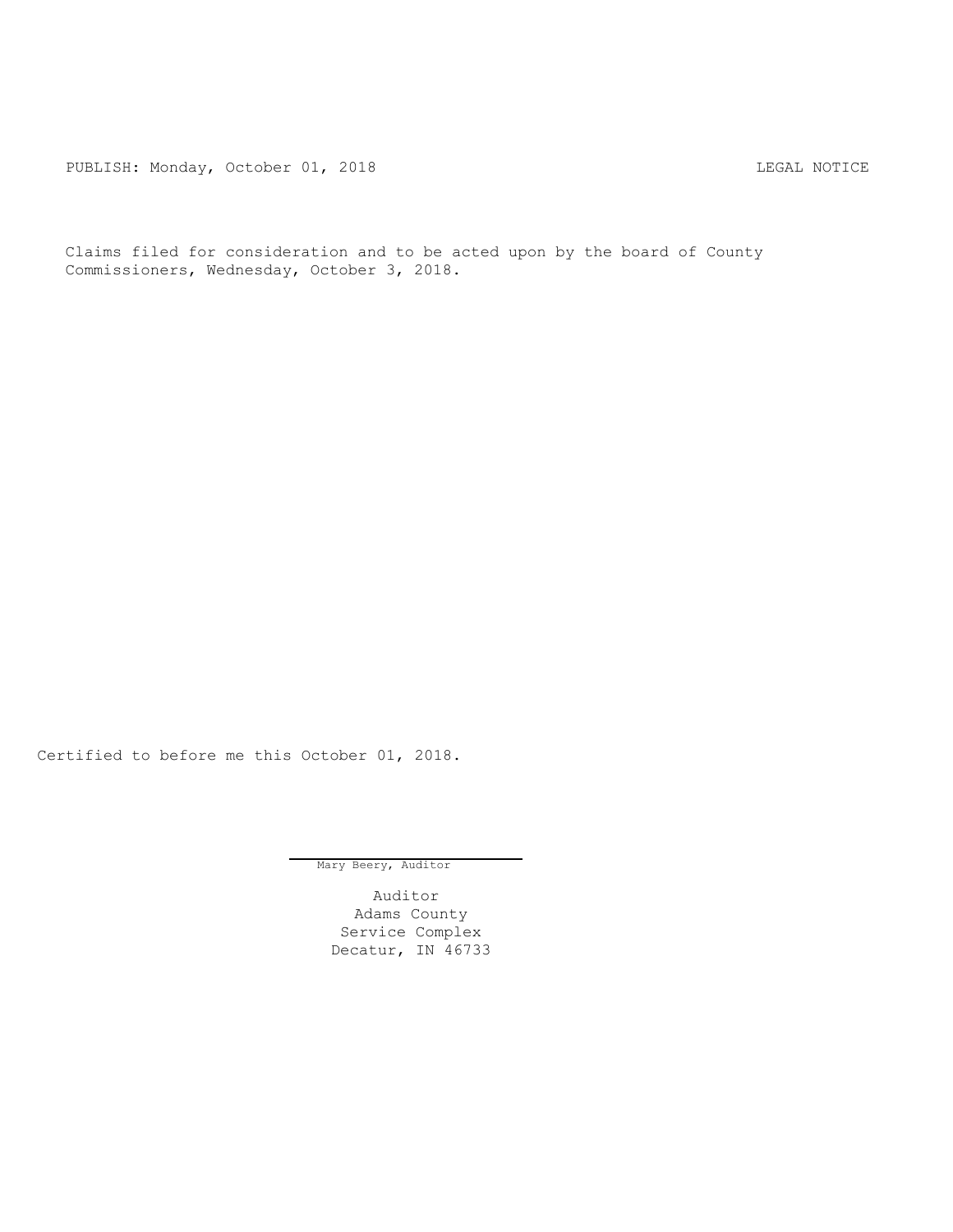

## **Claims Docket for Newspaper Adams County, Indiana**

## For Period: **8/30/2018** to **9/19/2018**

*313 W. Jefferson St. Decatur, IN 46733 (219) 724-2600*

## Date Claims to be Paid: **10/3/2018**

| <b>Vendor</b>                           | Amount    | <b>Vendor</b>                         | Amount    |
|-----------------------------------------|-----------|---------------------------------------|-----------|
| Adams Memorial Hospital                 | 5,814.18  | Axis Forensic Toxicology              | 210.00    |
| Arnold Lumber Co., Inc.                 | 75.00     | <b>Berne Witness</b>                  | 58.88     |
| Suburban Propane LP                     | 104.50    | Brateman's, Inc.                      | 795.95    |
| Chet's Pest Control                     | 30.00     | Cintas Location #338                  | 152.42    |
| City Of Berne                           | 66,592.68 | Clarke Mosquito Control Products      | 4,120.65  |
| Decatur Hardware & Rental               | 17.98     | <b>Complete Printing Service</b>      | 132.70    |
| Decatur Chamber Of Commerce             | 15.00     | Decatur Daily Democrat                | 411.63    |
| Gordon Food Service                     | 4,082.80  | Hilty Engine Service                  | 17.15     |
| Indiana State Police                    | 168.00    | Innovative Concepts                   | 506.64    |
| Joseph Johnson                          | 25.00     | Lehman Feed Mill                      | 1,230.62  |
| Manatron Inc.                           | 100.00    | Mark S. Gresla, MD                    | 420.25    |
| Monroe Water Department                 | 138.00    | Park Center                           | 3,900.00  |
| Patrick R Miller                        | 239.84    | Portland Motor Parts, Inc             | 7.70      |
| Quill Corporation                       | 93.23     | Rhonda L. McIntosh                    | 32.17     |
| Roto-Rooter                             | 2,475.00  | Sherwin-Williams                      | 460.66    |
| St. Joseph Health Systems, LLC          | 225.00    | Stone-Street Quarries, Inc.           | 19,415.74 |
| Summit Radiology, PC                    | 139.84    | Town Of Monroe                        | 52.00     |
| Treasurer of Adams County               | 311.21    | Tri-State First Aid                   | 25.85     |
| West Payment Center                     | 1,175.36  | Miller, Burry & Brown, P.C.           | 489.14    |
| Imi Irving Material, Inc.               | 444.00    | Adams County Automotive Supply, Inc.  | 147.78    |
| Paul Norr                               | 77.50     | Jay County REMC                       | 46.35     |
| Myers Floor Covering & Furniture        | 100.00    | Waste Management                      | 612.97    |
| B Secure Alarm Systems, Inc.            | 82.95     | Mary Beery                            | 110.00    |
| Decatur Veterinary Hospital             | 47.47     | IN Council Of Juvenile & Family Court | 195.00    |
| Youth Opportunity Center, Inc           | 6,720.00  | Summit City Reporting, Inc.           | 241.52    |
| Chad W. Sprunger                        | 986.89    | Best-One of Monroe                    | 3,571.25  |
| D.O. McComb & Sons Lakeside Funeral Hor | 500.00    | Geneva Post No 6751 Veterans          | 54.00     |
| Kristina Nichols                        | 149.91    | LuAnn K. Rehm                         | 73.70     |
| Adams County Recorder                   | 100.00    | Harvest Land Co-op                    | 27,457.95 |
| Koorsen Fire and Security, Inc.         | 50.00     | Adams County Truck Repair, Inc.       | 757.99    |
| David Lombard, PHD                      | 900.00    | Beth A. Webber                        | 2,519.84  |
| Thomas R Krueckeberg                    | 110.88    | Adams County Sheriff's Department     | 436.00    |
| VoMac Trucks Sales & Service            | 191.10    | Southeastern Equipment Company Inc    | 3,157.00  |
| Troyer's Market LLC                     | 2,090.18  | Kendall Electric, Inc.                | 27.72     |
| McKesson Medical - Surgical             | 1,028.13  | <b>Uricks Trucking</b>                | 924.00    |
| Monroe Volunteer Fire Department        | 957.72    | Hiram J. Hash & Sons, Inc.            | 298.00    |
| Kristopher M Coffey                     | 100.00    | Alpine Falls, Inc.                    | 29.46     |
| Deborah A. Schantz                      | 802.35    | <b>Stationair's Express</b>           | 849.26    |
| Moore Medical Corporation               | 478.81    | Schwartz Steel LLC                    | 9.50      |
| Chad Kukelhan                           | 199.38    | John August                           | 18.18     |
| Mill Supply, Inc.                       | 141.55    | Julie Jahn                            | 70.00     |
| FlexPAC                                 | 778.45    | Jeremy Wetter                         | 9.08      |
| Decatur Ace Hardware                    | 213.50    | Allen County Treasurer                | 1,300.00  |
| Havel                                   | 681.50    | K-Tech Specialty Coatings Inc.        | 16,930.10 |
| O'Reilly Auto Parts                     | 283.72    | Highway Dept. - Lonnie Caffee         | 43.61     |
| Corrisoft                               | 283.25    | Central Customer Charges              | 267.80    |
| Eric D. Orr, Attorney                   | 370.00    | Attenti US Inc                        | 8,358.40  |
| Cxtec                                   | 9,491.99  | Meyer Body Shop                       | 983.71    |